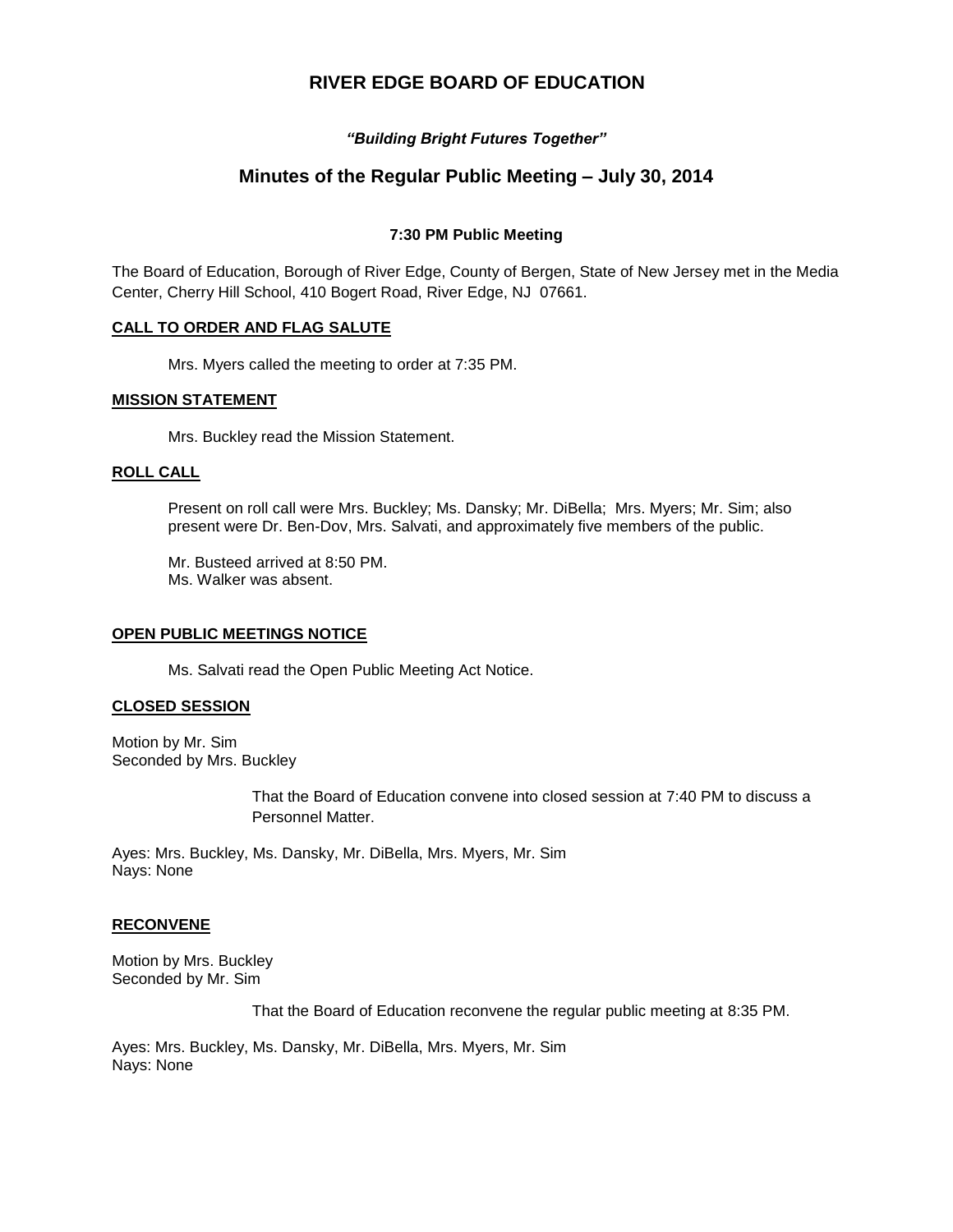Public Comment on Agenda Items – None

Re-Registration

Dr. Ben-Dov read the drafted re-registration letter to the board members. She wanted to make clear the purpose of re-registration and establish a timeline for parents. This letter will go home to parents in late August. There will be six sessions for re-registration and it will go in alphabetical order. She would like experienced secretarial staff to conduct the registration and also have one law enforcement person involved so he/she can follow up on it. The projected budget for the reregistration is \$5,186.00.

# **REPORTS**

# **SUPERINTENDENT**

Dr. Ben-Dov reported on the following:

- Dr. Ben-Dov is busy with search for personnel and observing demo lessons. The positions that still need to be filled are part time basic skills teacher, part time gifted and talented teacher, and two leave replacement positions.
- All evaluations will be submitted to the State by Friday, August  $1<sup>st</sup>$ . The district learned a lot from implementing this evaluation system for the first time and there will be some modifications for next year. The State is weighing things differently for this school year, more information will follow.
- Dr. Ben-Dov discussed the new schedules. Teachers in grades 3-6 will now have preps during Spanish instead of Library. Teachers will go to the library with their students and work on integrated curriculum, research, and technology skills.
- Dr. Ben-Dov was approached by the Cherry Hill PTO to start an After School Enrichment Program. The proposal was to have the program three days a week, for six weeks. It would be an hour long program and it would start in October. It will be open to both schools. More details and information need to be worked out.
- Dr. Ben-Dov is speaking with the architect regarding the district's space challenges. She is going over suggestions for utilizing our space in the most effective manner.
- Our total enrollment for Kindergarten is 168 Students. There will be a total of eight classes, with 21 students. Dr. Ben-Dov may consider opening up another class if needed. Right now we don't feel that this is a great option.
- Dr. Ben-Dov is preparing for New Teacher Orientation and Professional Development. New Teacher Orientation will be held on Wednesday, August 27<sup>th</sup> and Thursday, August  $28<sup>th</sup>$ .

# **PRINCIPAL**

No Principal attended this meeting

# **BOARD SECRETARY**

Ms. Salvati reported on the following:

 Ms. Salvati stated the Roof Replacement project is almost completed. The capping still needs to be done. The fire repairs are completed and paid for by Laumar Roofing.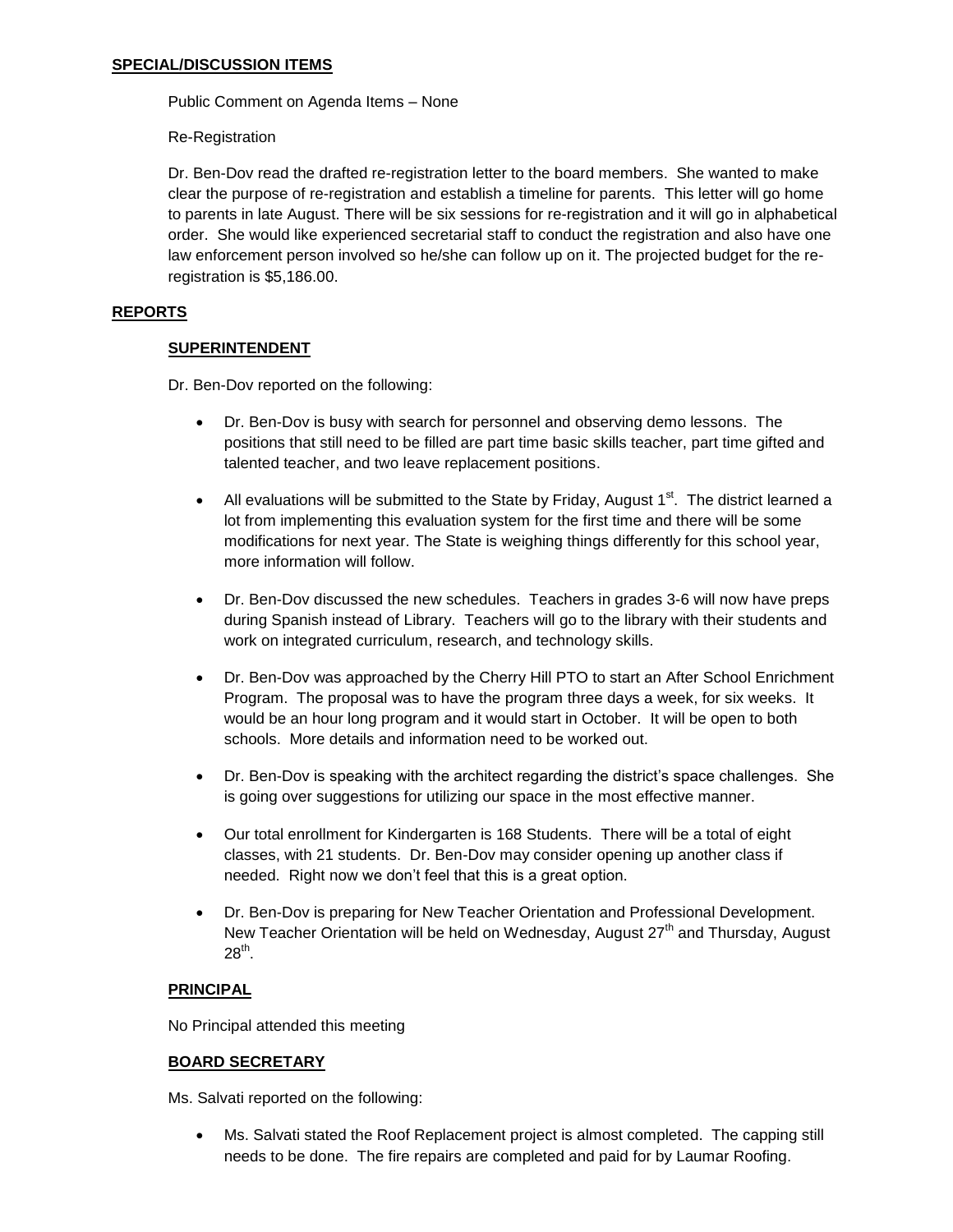- There are some leaks above the Board Office windows. Ms. Salvati would like to have them repaired while the contractor is here.
- The Business Office is busy opening up the 2014-2015 school year. The office closed the June  $30<sup>th</sup>$  financials.
- There are three resolutions on tonight's agenda regarding the Bond Refunding.
- The Bond Counsel will attend the September  $3<sup>rd</sup>$  Board Meeting.

## **PRESIDENT**

Mrs. Myers reported on the following:

- There is a new item on our agenda Old/New Business. This is where the board will be able to discuss any old or new business.
- The deadline for submitting a petition for School board elections was Monday, July 28<sup>th</sup>. One only candidate applied for the two seats available.

## **COMMITTEES**

- Mr. Sim announced the Policy Committee met tonight before the Board Meeting, and they discussed a new policy and the policy updates.
- Mr. Sim attended a REEF Meeting on Monday, July 14<sup>th</sup>.

# **MOTIONS TO BE ACTED UPON**

## **ADMINISTRATION/POLICY**

Motion by Mr. Busteed Seconded by Mr. DiBella

> 1. That the Board of Education approves the completion of the following emergency drills:

| <b>School</b>             | <b>Dates</b>                                              |
|---------------------------|-----------------------------------------------------------|
| <b>Cherry Hill School</b> | June 18, 2014 Fire Drill<br>June 19, 2014 Lock Down       |
| Roosevelt School          | June 2, 2014 Lock Down<br>June 19, 2014 Fire Drill        |
| <b>Cherry Hill School</b> | July 8, 2014 Fire Drill<br>July 24, 2014 Lock Down        |
| Roosevelt School          | July 2, 2014 Fire Drill<br>July 10, 2014 Evacuation Drill |

- 2. That the Board of Education authorize Bergen County Special Services School District to provide non-public student services under the provisions of Chapter 192/193 for the 2014-2015 school year.
- 3. That the Board of Education authorize Region V to provide non-public student services under the provisions of Chapter 192/193 for the 2014-2015 school year.
- 4. **WHEREAS,** the Board of Education is meeting in public session on July 30, 2014 and it will not meet again in public session until September 3, 2014.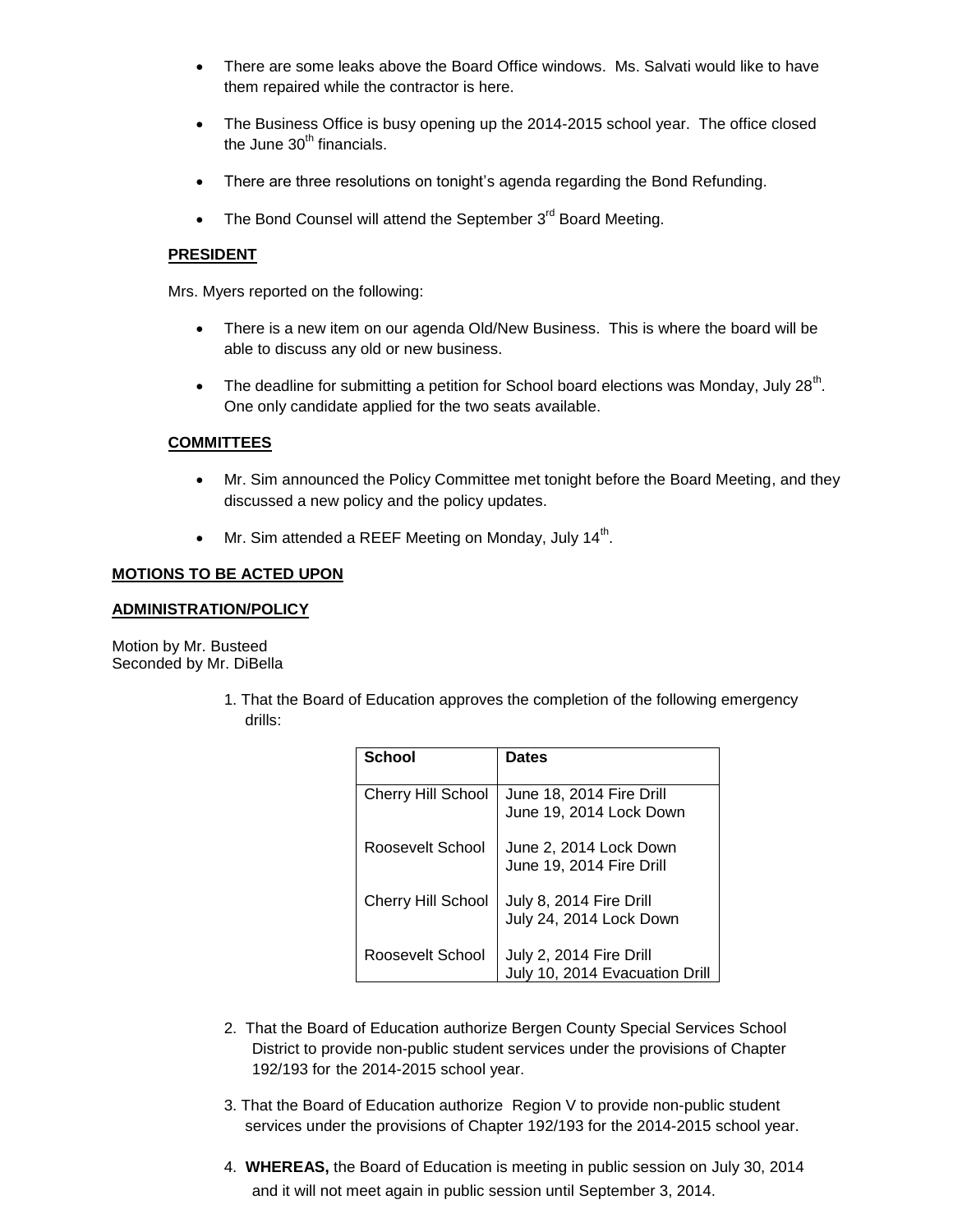**WHEREAS,** certain business transactions must necessarily be addressed during the hiatus of public sessions of the Board, including but not limited to, the offering of contracts of employment.

**NOW THEREFORE BE IT RESOLVED** that the Superintendent of Schools is authorized to offer contracts of employment on behalf of the Board between July 30, 2014 and September 3, 2014 subject to final approval of the Board.

- 5. That the Board of Education approve the Business Administrator/Board Secretary to pay bills, as necessary, during the month of August which will be ratified at the next Regular Public Meeting.
- 6. That the Board of Education designate Parsells Agency, Inc. of Closter, New Jersey as the Broker for NESBIG Insurance Fund.
- 7. That the Board of Education approve the First Reading of the following policies:

| Policy#         | Title                                       |
|-----------------|---------------------------------------------|
| 4119.26/4219.26 | Electronic Communication by<br>School Staff |
| 5111            | Admission                                   |
| 5113            | Attendance, Absences, and<br><b>Excuses</b> |
| 5118            | Nonresidents                                |
| 5131.6          | Substance Abuse                             |

Ayes: Mrs. Buckley, Mr. Busteed, Ms. Dansky, Mr. DiBella, Mrs. Myers, Mr. Sim Nays: None

Motion by Mr. DiBella Seconded by Mrs. Buckley

> 8. That the Board of Education approve the Minutes and Confidential Minutes of June 10, 2014.

Ayes: Mr. Busteed, Ms. Dansky, Mr. DiBella, Mrs. Myers, Mr. Sim Nays: None Abstained: Mrs. Buckley

Motion by Mrs. Buckley Seconded by Ms. Dansky

> 9. That the Board of Education approve the Minutes and Confidential Minutes of June 25, 2014.

Ayes: Mr. Busteed, Ms. Dansky, Mrs. Myers, Mr. Sim Nays: None Abstained: Mrs. Buckley, Mr. DiBella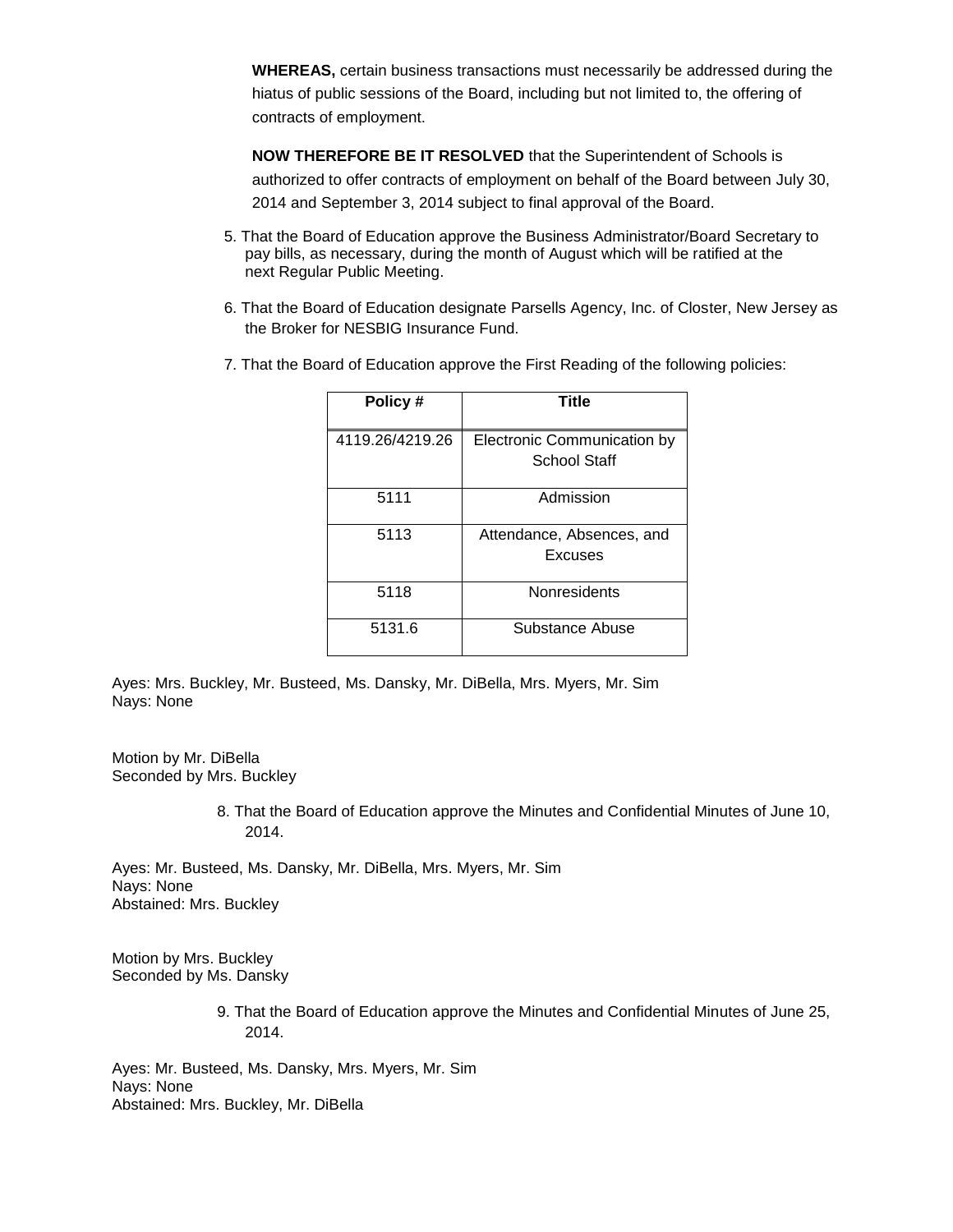### **CURRICULUM/EDUCATION**

Motion by Ms. Dansky Seconded by Mr. Sim

1. That the Board of Education approve the Health Curriculum- Grades K-12.

Ayes: Mrs. Buckley, Mr. Busteed, Ms. Dansky, Mr. DiBella, Mrs. Myers, Mr. Sim Nays: None

#### **BUILDING & GROUNDS** – None

#### **FINANCE/GRANTS/GIFTS**

Motion by Mr. Sim Seconded by Mr. Busteed

- 1. That the Board of Education approve the bills & claims dated June 2014 totaling \$269,221.35 including checks #36389 through #36457. Payrolls date June 13, 2014 and June 30, 2014 totaling \$1,134,115.29 issued therefore, a copy of such warrants list to be attached as part of these minutes. (Addendum)
- 2. That the Board of Education approve the bills & claims dated July 2014 totaling \$423,872.77 including checks #36458 through #36490. (Addendum)
- 3. That the Board of Education approve the Budget Transfers for the school year 2013- 2014 as of May 31, 2014. (Addendum)
- 4. That the River Edge Board of Education approve the Secretary's and Treasurer's Reports for the period ending May 31, 2014.

Further, we certify that as of May 31, 2014 after review of the secretary's monthly financial report (appropriations section) and upon consultation with the appropriate district officials, to the best of our knowledge no major account or fund has been over expended in violation of N.J.A.C. 6A:23-2.11 and that sufficient funds are available to meet the districts financial obligation for the remainder of the fiscal year. (Addendum)

- 5. That the Board of Education approve the Budget Transfers for the school year 2013- 2014 as of June 30, 2014. (Addendum)
- 6. That the River Edge Board of Education approve the Secretary's and Treasurer's Reports for the period ending June 30, 2014.

Further, we certify that as of June 30, 2014 after review of the secretary's monthly financial report (appropriations section) and upon consultation with the appropriate district officials, to the best of our knowledge no major account or fund has been over expended in violation of N.J.A.C. 6A:23-2.11 and that sufficient funds are available to meet the districts financial obligation for the remainder of the fiscal year. (Addendum)

- 7. That the Board of Education approve the results of the bids for instructional Supplies from Educational Data Service for the 2014-2015 school year. (Addendum)
- 8. That the Board of Education ratify the purchase of 2 Macbook Air Laptop carts (50 laptops in total) from Apple Computer Inc. for a total of \$55,547.90 - Contract #B27158.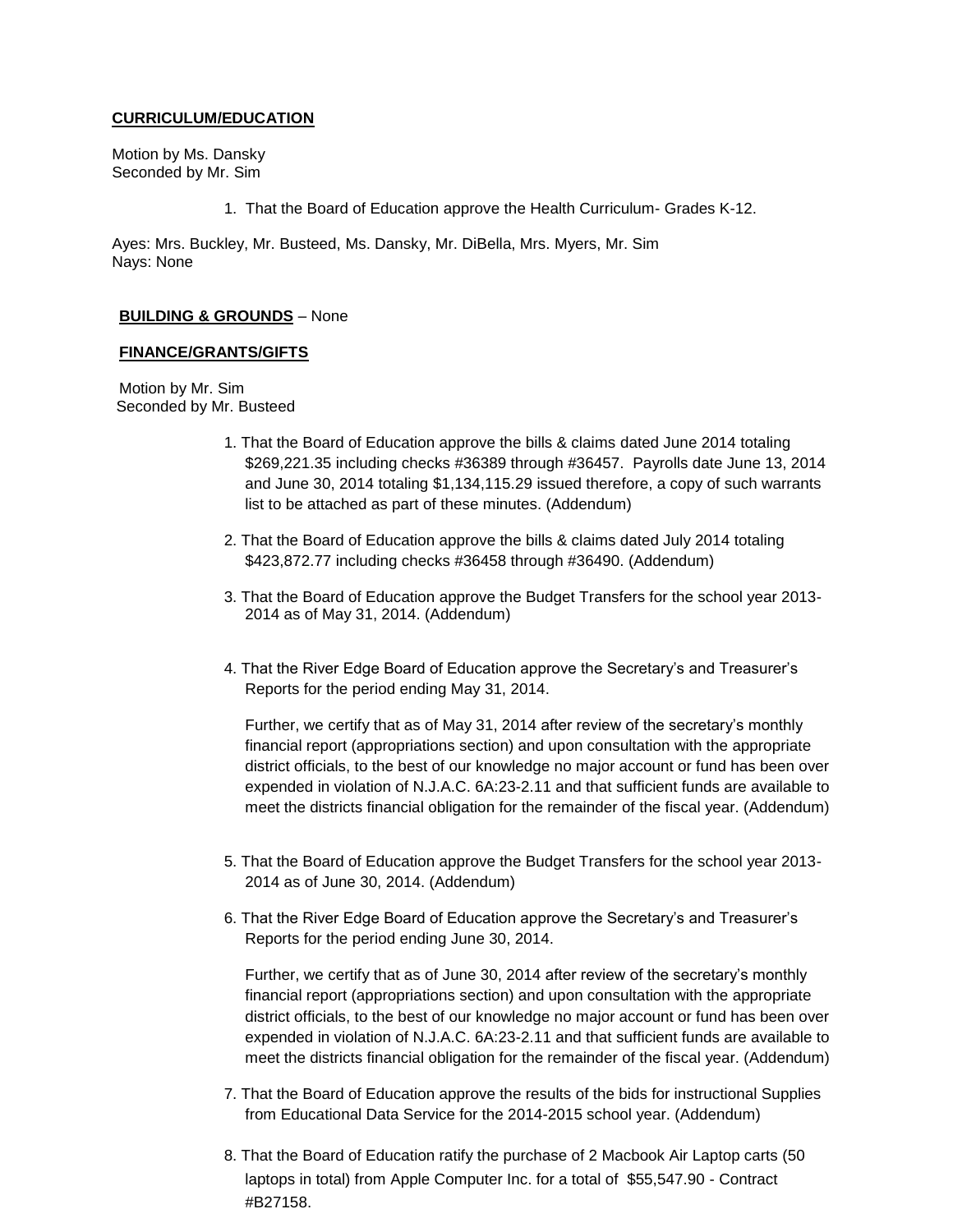|                                       |                   | July 30, 2014 |          |
|---------------------------------------|-------------------|---------------|----------|
| Service                               | Vendor            | Amount        | PO#      |
| RS<br><b>Bathrooms</b><br>Renovations | Alltec Inc.       | \$41,669.00   | 14000641 |
| <b>CHS</b><br>Roof                    | Laumar<br>Roofing | \$110,200.00  | 15000414 |
| <b>CHS</b><br>Roof                    | Laumar<br>Roofing | \$167,200.00  | 15000414 |

9. That the Board of Education approve the Capital Project Bill List totaling \$319,069.00 issued therefore, and a copy of such warrant list be attached as part of these minutes.

- 10. That the Board of Education authorize the contract with Educational Data Services for Cooperative Bidding Services for Cooperative Skilled Maintenance Trades for a fee of \$1,990.00. (Addendum).
- 11. **WHEREAS**, on October 25, 2006, The Board of Education of the Borough of River Edge in the County of Bergen, New Jersey (the "Board" when referring to the governing body and the "School District" when referring to the territorial boundaries governed by the Board) issued \$8,855,000 aggregate principal amount of tax-exempt School Bonds dated October 15, 2006 (the "2006 School Bonds"); and

**WHEREAS**, the Board has determined that the current tax-exempt interest rate environment may enable it to realize going-forward debt service savings for property taxpayers residing in the School District through the issuance by the Board of Refunding School Bonds (the "Refunding School Bonds") to refund all or a portion of the \$7,210,000 aggregate principal amount of the outstanding 2006 School Bonds maturing on October 15, in the years 2017 through 2031, inclusive (the "Refunded Bonds"); and

**WHEREAS**, in efforts to realize such taxpayer savings, the Board now desires to adopt and enact a refunding school bond ordinance (the "Refunding Bond Ordinance") authorizing the issuance of the Refunding School Bonds in an aggregate principal amount not to exceed \$8,100,000, the net proceeds of which shall be used to refund all or a portion of the Refunded Bonds in accordance with their terms.

# **NOW, THEREFORE, BE IT RESOLVED BY THE BOARD OF EDUCATION OF THE BOROUGH OF RIVER EDGE IN THE COUNTY OF BERGEN, NEW JERSEY**  as follows:

**Section 1.** The Refunding Bond Ordinance attached hereto as **Exhibit A** is hereby approved. Bond Counsel is hereby authorized and directed to publish the required notice of public hearing for the Refunding Bond Ordinance in The Record, in the form and at the time required by N.J.S.A. 18A:24-61.4.

**Section 2.** This resolution shall take effect immediately.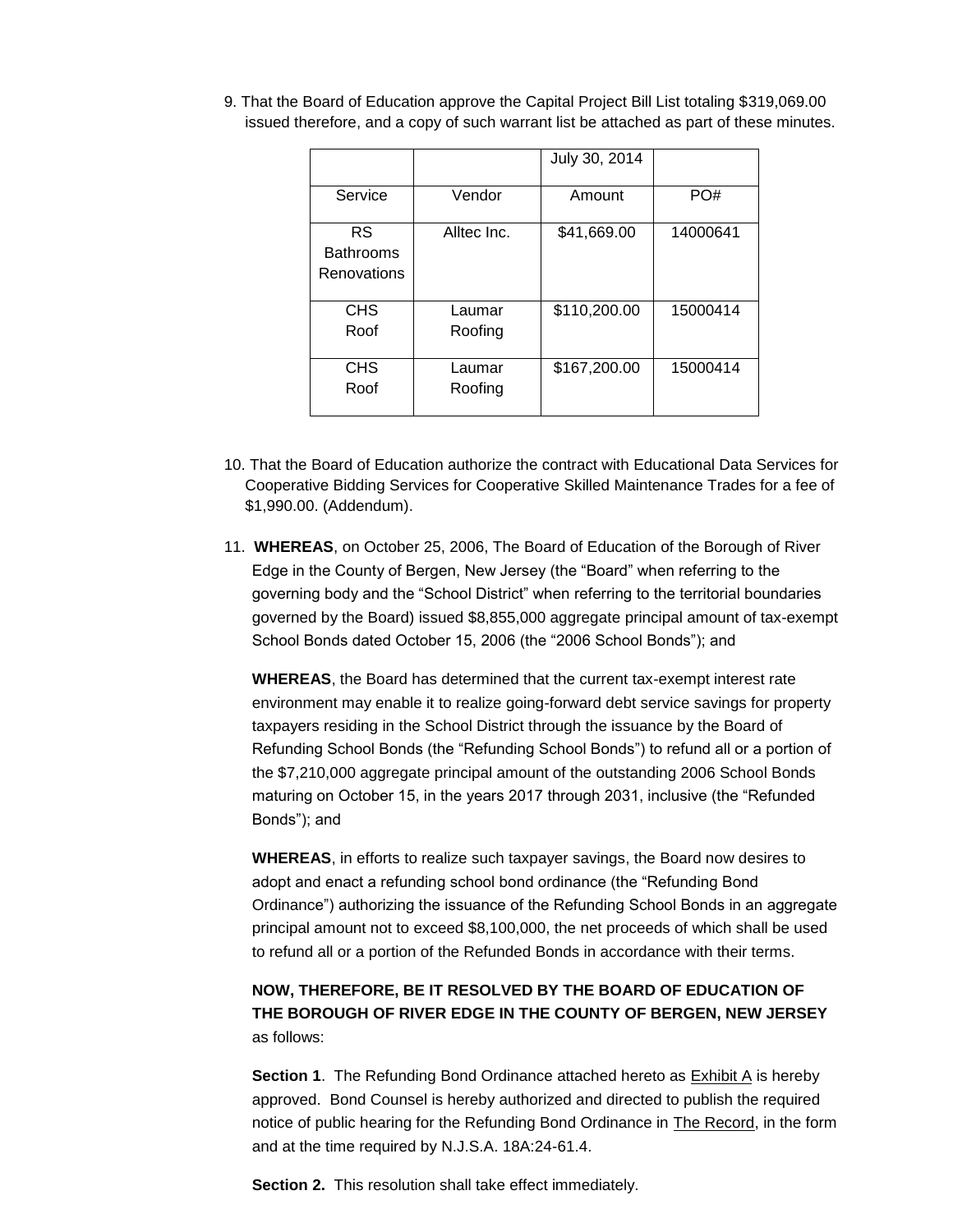12. **WHEREAS**, there exists a need for specialized legal services in connection with the undertaking of a refunding and the authorization and the issuance of obligations by The Board of Education of the Borough of River Edge in the County of Bergen, New Jersey (the "Board"), a body corporate of the State of New Jersey, including the review of such procedures and the rendering of approving legal opinions acceptable to the financial community; and

**WHEREAS**, such special legal services can be provided only by a recognized law firm, and the law firm of Wilentz, Goldman & Spitzer, P.A., Woodbridge, New Jersey is so recognized by the financial community; and

**WHEREAS**, funds are or will be available for this purpose;

BE IT RESOLVED BY THE BOARD OF EDUCATION OF THE BOARD OF EDUCATION OF THE BOROUGH OF RIVER EDGE IN THE COUNTY OF BERGEN AS FOLLOWS:

1. The law firm of Wilentz, Goldman & Spitzer, P.A., Woodbridge, New Jersey is hereby retained to provide specialized bond counsel legal services necessary in connection with the undertaking of a referendum and the authorization and the issuance of obligations by the Board.

2. The Board President and the Board Secretary are hereby authorized to execute a Bond Services Contract (the "Contract").

3. The Contract is awarded without competitive bidding and as a "Professional Service" in accordance with the Public School Contracts Law, N.J.S.A. 18A:18A-5(a)(1), because it is for services performed by persons authorized by law to practice a recognized profession.

4. A copy of this resolution as well as the Contract shall be placed on file with the Secretary of the Board. The publication required pursuant to Section 5(a) (1) of the School Public Contracts Law, N.J.S.A. 18A:-1 et seq. is hereby authorized.

13. **WHEREAS**, there exists a need for specialized financial advisory services in connection with the undertaking of a refunding and the issuance of obligations by The Board of Education of the Borough of River Edge in the County of Bergen, New Jersey (the "Board"), a body corporate of the State of New Jersey, including the financial analysis of the Board's financing options, the tax impact implication of such options and other financial services related to the issuance of the obligations; and

**WHEREAS**, funds are or will be available for this purpose;

BE IT RESOLVED BY THE BOARD OF EDUCATION OF THE BOROUGH OF RIVER EDGE IN THE COUNTY OF BERGEN AS FOLLOWS:

1. The firm of Phoenix Advisors, LLC, Bordentown, New Jersey is hereby retained to provide specialized financial advisory services in connection with the undertaking of a refunding and the issuance of obligations by the Board.

2. The Board President and the Board Secretary are hereby authorized to execute a Financial Advisory Services Contract (the "Contract").

3. The Contract is awarded without competitive bidding in accordance with the Public School Contracts Law, N.J.S.A. 18A:18A-3(a), because the cost for such services does not exceed \$17,500.

4. A copy of this resolution as well as the Contract shall be placed on file with the Secretary of the Board.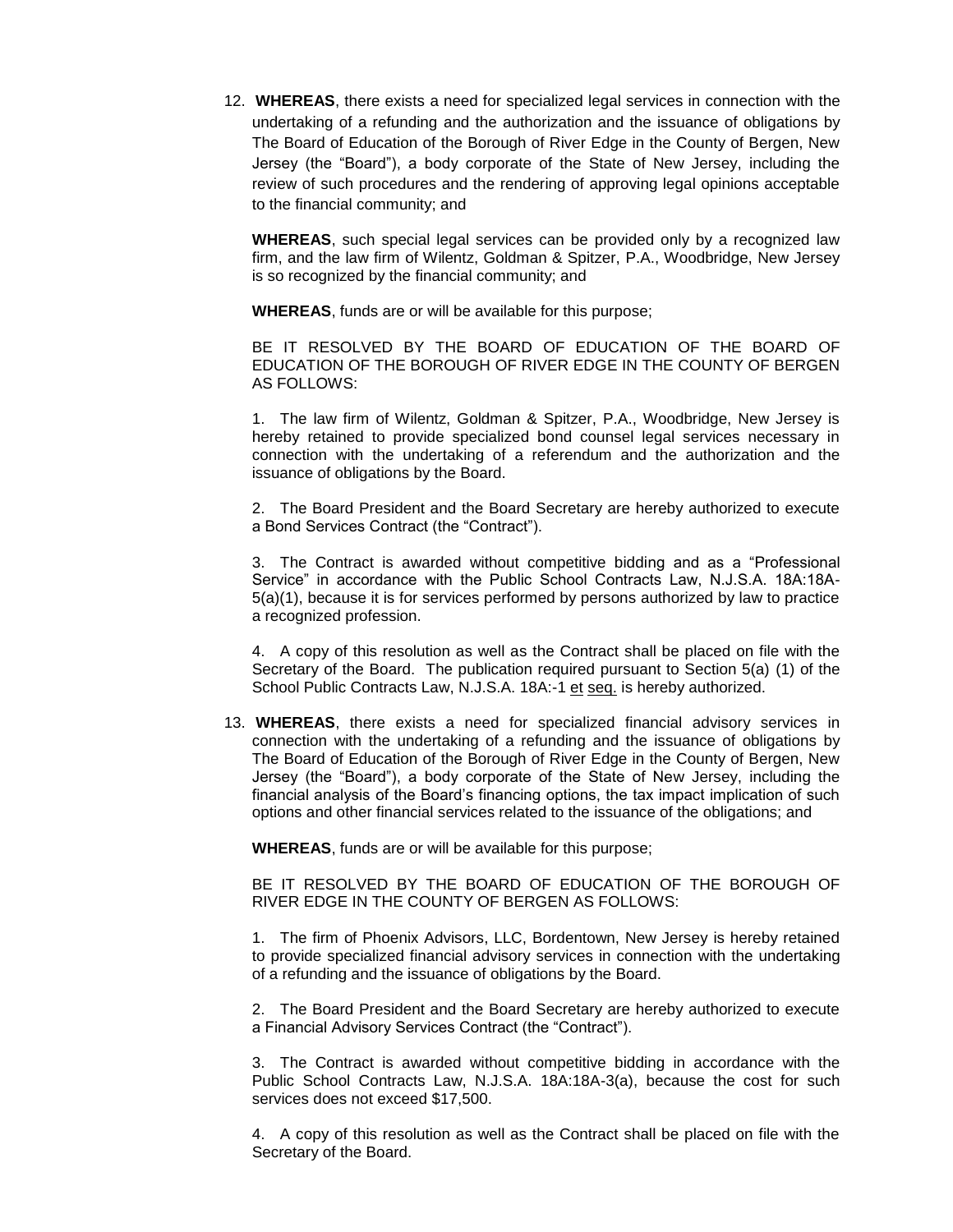14. Payrolls date July 15, 2014 and July 29, 2014 totaling \$412,577.55 issued therefore, a copy of such warrants list to be attached as part of these minutes. (Addendum)

Ayes: Mrs. Buckley, Mr. Busteed, Ms. Dansky, Mr. DiBella, Mrs. Myers, Mr. Sim Nays: None

## **PERSONNEL**

Motion by Mr. Busteed Seconded by Mr. DiBella

> 1. That the Board of Education, with the recommendation of the Superintendent approve the re-employment of the following lunch aides, for Cherry Hill School, two (2) hours per day, five (5) days per week.

Elaine Pepi Cleo Perekupka Dawn Innantuano

2. That the Board of Education, with the recommendation of the Superintendent approve the re-employment of the following lunch aides, for Roosevelt School, two (2) hours per day, five (5) days per week.

Hagop Aram Yvonne Bell Amy O'Leary

- 3. That the Board of Education accept, with regret, the resignation of Cassandra Perez, Teacher, effective June 30, 2014.
- 4. That the Board of Education, with the recommendation of the Superintendent, approve Sharon Cardia, Instructional Technology Coach, starting, September 1, 2014 through June 30, 2015, MA + 15, Step 12.
- 5. That the Board of Education, with the recommendation of the Superintendent, approve Pat Olski as a Substitute Teacher for the 2014-2015 school year.
- 6. That the Board of Education, with the recommendation of the Superintendent approve Nichol DelRosso, Leave Replacement Teacher effective September 1, 2014, MA, Step 6.
- 7. That the Board of Education, with the recommendation of the Superintendent, approve Alyson Herrick as a Part Time Aide for the 2014-2015 school year.
- 8. That the Board of Education accept, with regret, the resignation of Sheila Lane, Parttime Aide, effective July 20, 2014.
- 9. That the Board of Education accept, with regret, the resignation of Alicia Vuoncino, ABA Aide, effective July 31, 2014.
- 10. That the Board of Education approve the following individual to be approved for Morning Supervision Duty as per Article XIII Section 13.3 of the River Edge Education Association Contract Agreement.

Whitney Castellvi

Ayes: Mrs. Buckley, Mr. Busteed, Ms. Dansky, Mr. DiBella, Mrs. Myers, Mr. Sim Nays: None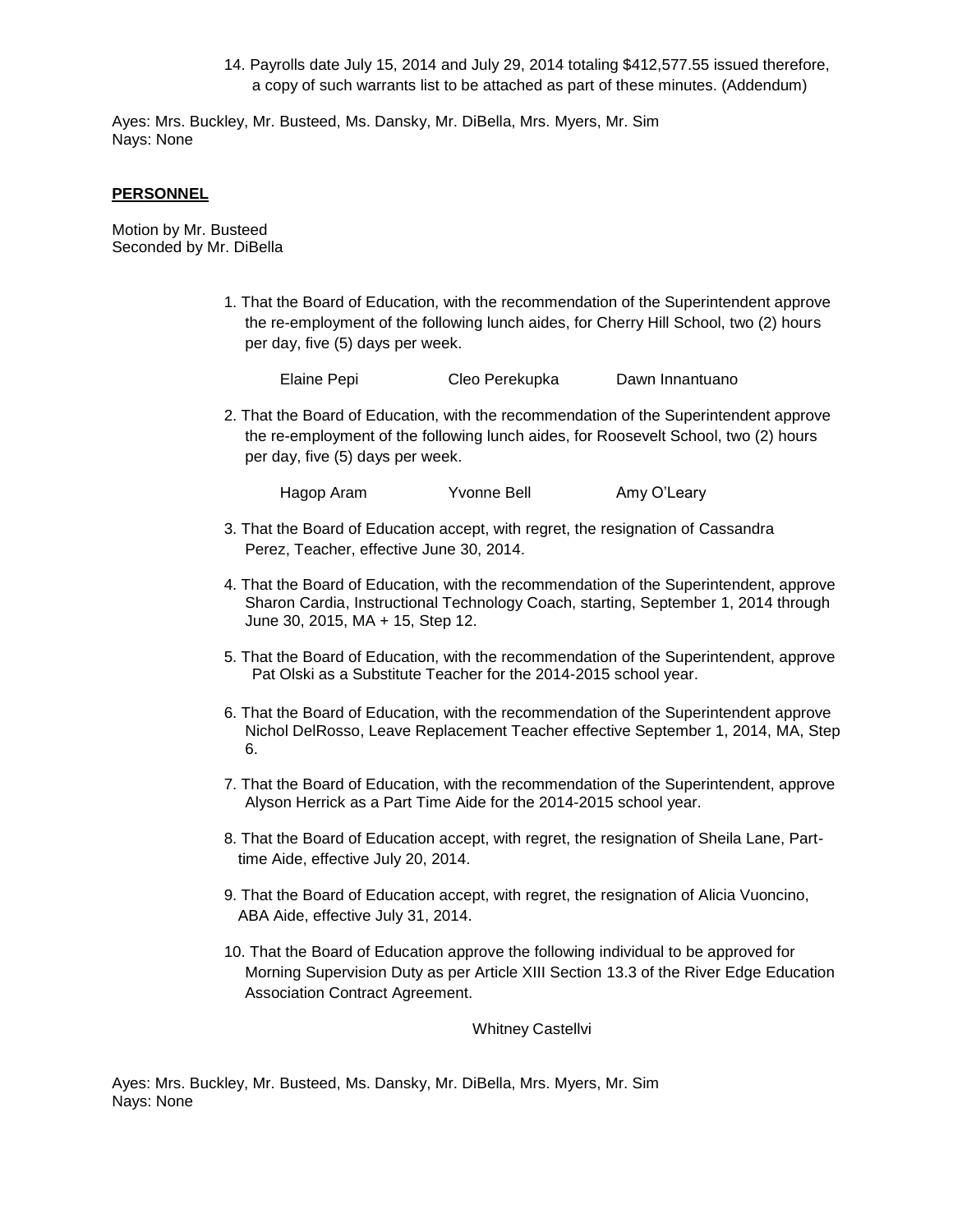Motion by Mr. DiBella Seconded by Mrs. Buckley

- 1. That the Board of Education approve Eden Consultant for the 2014-2015 school year at a rate of approximately \$150.00 per hour for approximately 3 hours per month plus travel expenses.
- 2. That the Board of Education, with the recommendation of the Superintendent, approve Bergen County Special Services for Bed Side Instruction for the 2014-2015 school year for students who are confined during school hours for medical and/or rehabilitative care in one of the following institutions at a rate of \$60.00 per hour.
- 3. That the River Edge Board of Education approve the following out of district students in the Building Bridges Program for the 2014-2015 school year.

| <b>School District</b> | No. of Classified Students |
|------------------------|----------------------------|
| Tenafly                | 5                          |
| Rochelle Park          | 2                          |
| Oradell                | 3                          |
| <b>River Vale</b>      | 1                          |
| Hillsdale              | 1                          |
| Montvale               | 1                          |
| <b>Harrington Park</b> | 1                          |
| Caldwell               | 1                          |
| Hackensack             | 1                          |
| New Milford            | 1                          |

- 4. That the Board of Education approve Care Plus NJ, Inc. Contract effective September 1, 2014 through June 30, 2015, at a maximum of \$50,000.
- 5. That the Board of Education approve a Tuition Contract with the Children's Therapy Center in Fair Lawn, for a student whose name is on file in the Board Office, in the amount of \$82,008. Transportation to be determined.
- 6. That the Board of Education approve a Tuition Contract with Bergen County Special Services, for a student whose name is on file in the Board Office, for \$61,950.00. This includes the extended school year for the 2014-2015 school year.

Ayes: Mrs. Buckley, Mr. Busteed, Ms. Dansky, Mr. DiBella, Mrs. Myers, Mr. Sim Nays: None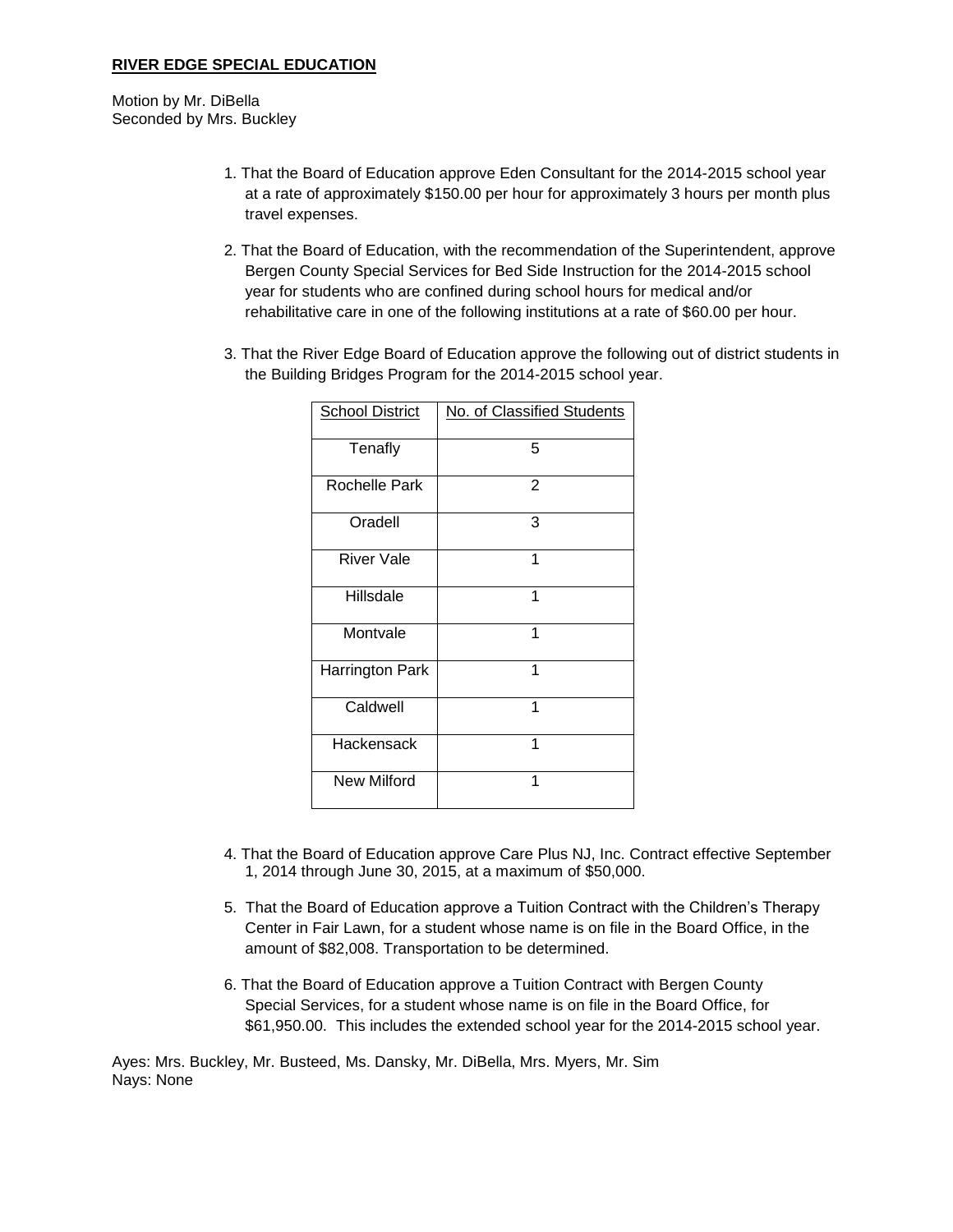## **REGION V ADMINISTRATION & TRANSPORTATION**

Motion by Mrs. Buckley Seconded by Ms. Dansky

- 1. That the Board of Education approve the bills & claims dated June 2014 totaling \$6,559.69 including checks #62783 through #62794.
- 2. That the Board of Education approve the bills & claims dated July 2014 totaling \$7,636.11 including checks #62795 through #62798.
- 3. That the Board of Education approve the following Quote Contract for Jacoup's **Transportation**

| l Route #        | Transporter            | <b>Per Diem</b> |
|------------------|------------------------|-----------------|
| Q <sub>181</sub> | New Bridges/Mt. Carmel | \$73.50         |

4. That the Board of Education approve the following Quote Contract for EZ Ride **Transportation** 

| Route # | Transporter      | <b>Per Diem</b> |
|---------|------------------|-----------------|
| Q179    | Camp Soar-Ramsey | \$97.00         |

- 5. That the Board of Education approve the 2014-2015 Jointure Transportation Agreement between P.C.E.S.C. (Host) and Region V (Joiner).
- 6. **BE IT RESOLVED THAT THE REGION V COUNCIL FOR SPECIAL EDUCATION WILL OPERATE A WORKFORCE INVESTMENT BOARD (WIB) GRANT-FUNDED SUMMER WORK READINESS PROGRAM (PROJECT SCOPE) FOR ITS MEMBER DISTRICTS AND BE IT FURTHER RESOLVED THAT THE RIVER EDGE BOARD OF EDUCATION,** upon recommendation of the Superintendent, approve the grant allocation from the Bergen County Technical Schools and the Bergen County Workforce Investment Board for the Region V WIA In-School Youth program (Project SCOPE) in the amount of \$192,963.34. The grant funding will serve 138 youth and run from July  $1<sup>st</sup>$ , 2014 until June  $30<sup>th</sup>$ , 2015.
- 7. **BE IT RESOLVED THAT THE REGION V COUNCIL FOR SPECIAL EDUCATION WILL OPERATE A WORKFORCE INVESTMENT BOARD (WIB) GRANT-FUNDED SUMMER WORK READINESS PROGRAM (PROJECT SCOPE) FOR ITS MEMBER DISTRICTS AND BE IT FURTHER RESOLVED THAT THE RIVER EDGE BOARD OF EDUCATION,** upon recommendation of the Superintendent, approves the following

| Kay Lee         | Job Coach |
|-----------------|-----------|
| Jaclyn Moriarty | Job Coach |
| Juli O'Neill    | Job Coach |
| Meghan Polak    | Job Coach |
| Osvaldo Sanchez | Job Coach |
| Carol Tully     | Job Coach |

Staff members for the 2014-2015 SCOPE program: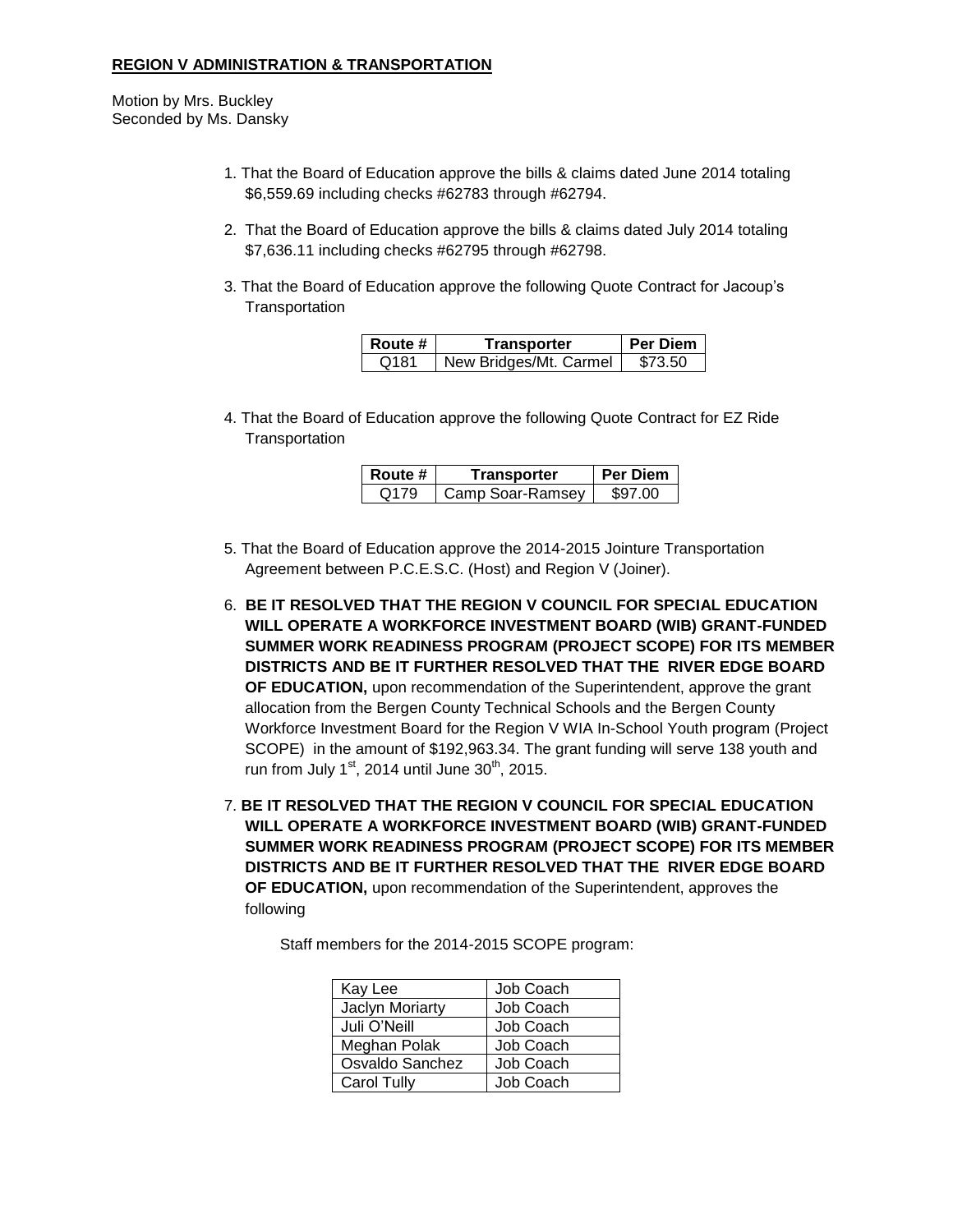8. **BE IT RESOLVED THAT THE REGION V COUNCIL FOR SPECIAL EDUCATION WILL PROVIDE SHARED SERVICES FOR ITS MEMBER DISTRICTS AND BE IT FURTHER RESOLVED THAT THE RIVER EDGE BOARD OF EDUCATION,** upon recommendation of the Superintendent,, approves the following Region V Shared Services Consultants, Psychologists, Learning Disabilities Teacher Consultants, Social Workers, Speech Language Specialists, Occupational and Physical Therapists, Translators to provide evaluations, direct services and consultation, to non-public and public schools for member districts upon request for the 2014-2015 school year.

| Edvard                      | <b>Bilingual LDTC</b>         |
|-----------------------------|-------------------------------|
| Kusaksizyan                 |                               |
| Victoria Wozniak            | Social Worker                 |
| Karen Wagner                | Speech/Language<br>Specialist |
| Martie Goldberg             | Speech/Language<br>Specialist |
| Talia Lipton                | Speech/Language<br>Specialist |
| Melissa Xepolitos           | Teacher of                    |
|                             | Handicapped                   |
| Diane Harrison              | Vision Consultant             |
| <b>Julie Dock</b>           | <b>Vision Consultant</b>      |
| Tracy Feldstein-<br>Gardner | Shadow                        |
| Anita Lovallo               | Teacher of                    |
|                             | Handicapped                   |
| Nicole Aquilino             | Psychologist                  |
| <b>Claire Tunik</b>         | Teacher                       |
| Carol Keegan                | Physical                      |
|                             | Therapist                     |
| Melisa Sapio                | Psychologist                  |
| <b>Christine Horohoe</b>    | <b>Behaviorist</b>            |
| Jolie Siegel                | Psychologist                  |
| <b>Robert Alvir</b>         | Physical                      |
|                             | Therapist                     |
| Jaclyn Gonzalez             | Physical                      |
|                             | Therapist                     |

9. That the Board of Education approve the following Bid results from the June 17, 2014 Bid.

| Route # | <b>Transporter</b>   | <b>Per Diem</b> |
|---------|----------------------|-----------------|
| 2116    | 4 Diamond            | \$150.00        |
| 2117    | 4 Diamond            | \$155.00        |
| 2048    | Leckie Bus           | \$87.00         |
| 2051    | Destiny 23           | \$119.00        |
| 2077    | <b>First Student</b> | \$145.25        |
| 2086    | First Student        | \$291.12        |